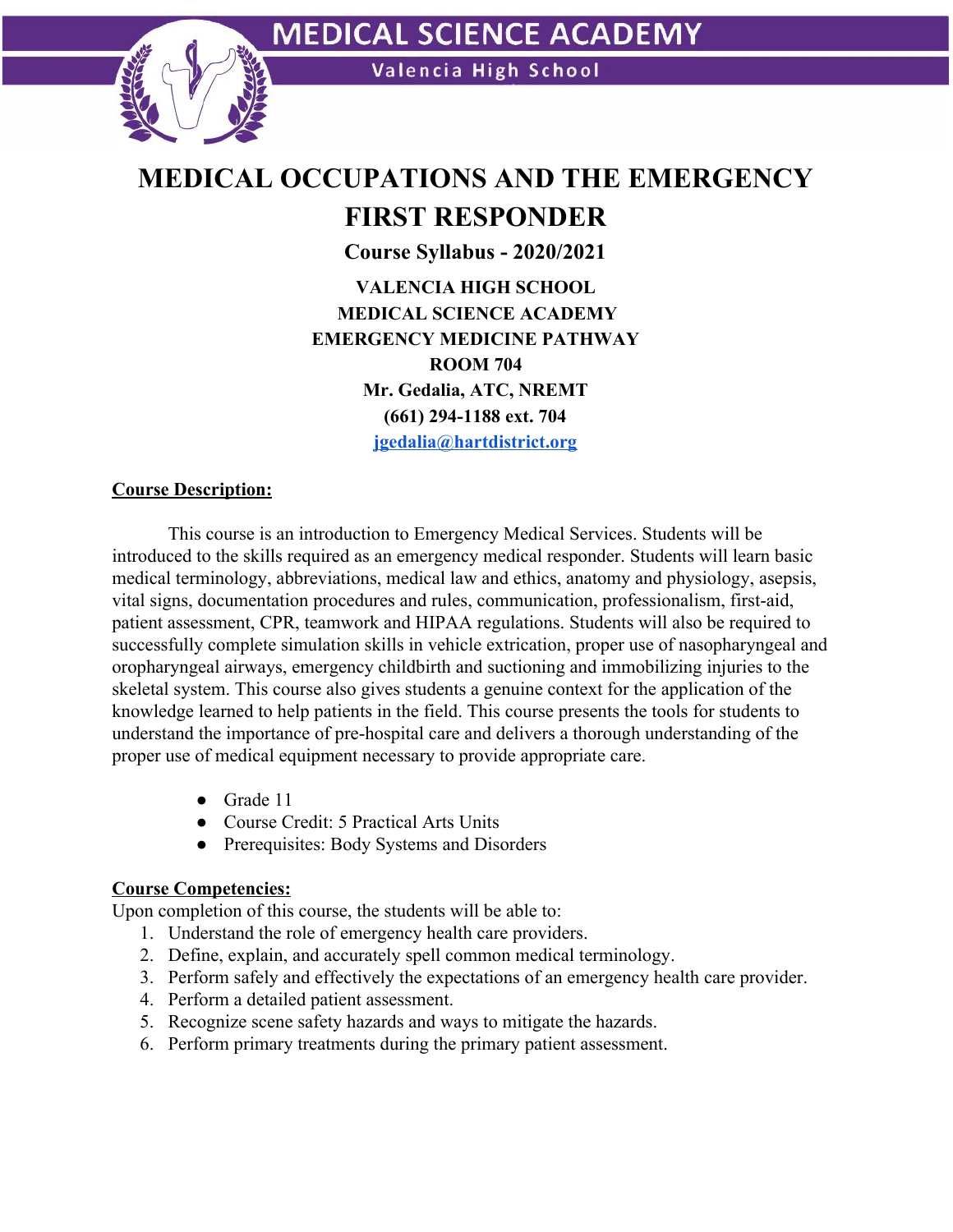

# **MEDICAL SCIENCE ACADEMY**

Valencia High School

# **MEDICAL OCCUPATIONS AND THE EMERGENCY FIRST RESPONDER**

### **Course Syllabus - 2020/2021**

### **Materials Needed for Class Daily:**

- Handouts, resources, and materials will be distributed in class or via Google Classroom.
- Access to a computer and internet, pen/pencil, notebook paper (no spiral notebook paper), and 3 ring binder.
- All exams will be multiple choice, true/false, fill in the blank and short answer, in class and online.

#### **Course Content:**

- Orientation
- Introduction to EMS Systems
- The Well Being of the First Responder
- Legal and Ethical Issues
- Communication and Interpersonal Skills
- The Human Body
- Airway Management
- CPR and AED
- Lifting and Moving Patients
- Vital Signs and Patient Assessment
- Medical Emergencies
- Emergency Childbirth

#### **Academic Integrity**:

The MSA code of academic integrity is designed to ensure that the principle of academic honesty is upheld. Any of the following acts, when committed by a student, constitutes academic dishonesty:

- CHEATING: intentionally using or attempting to use unauthorized materials, information, or study aids in an academic exercise.
- FABRICATION: intentional and unauthorized falsification or invention of any information or citation in an academic exercise.
- FACILITATING ACADEMIC DISHONESTY: intentionally or knowingly helping or attempting to help another to violate any provision of this code.
- PLAGIARISM: intentionally or knowingly representing the words or ideas of another as one's own in any academic exercise.

#### **Grading Scale:**

- Assignments  $30\%$
- Tests/Quizzes/Projects 40%
- $\bullet$  Lab Skills 30%

*Grading scale may be altered based up on the length of time we remain in distance learning.*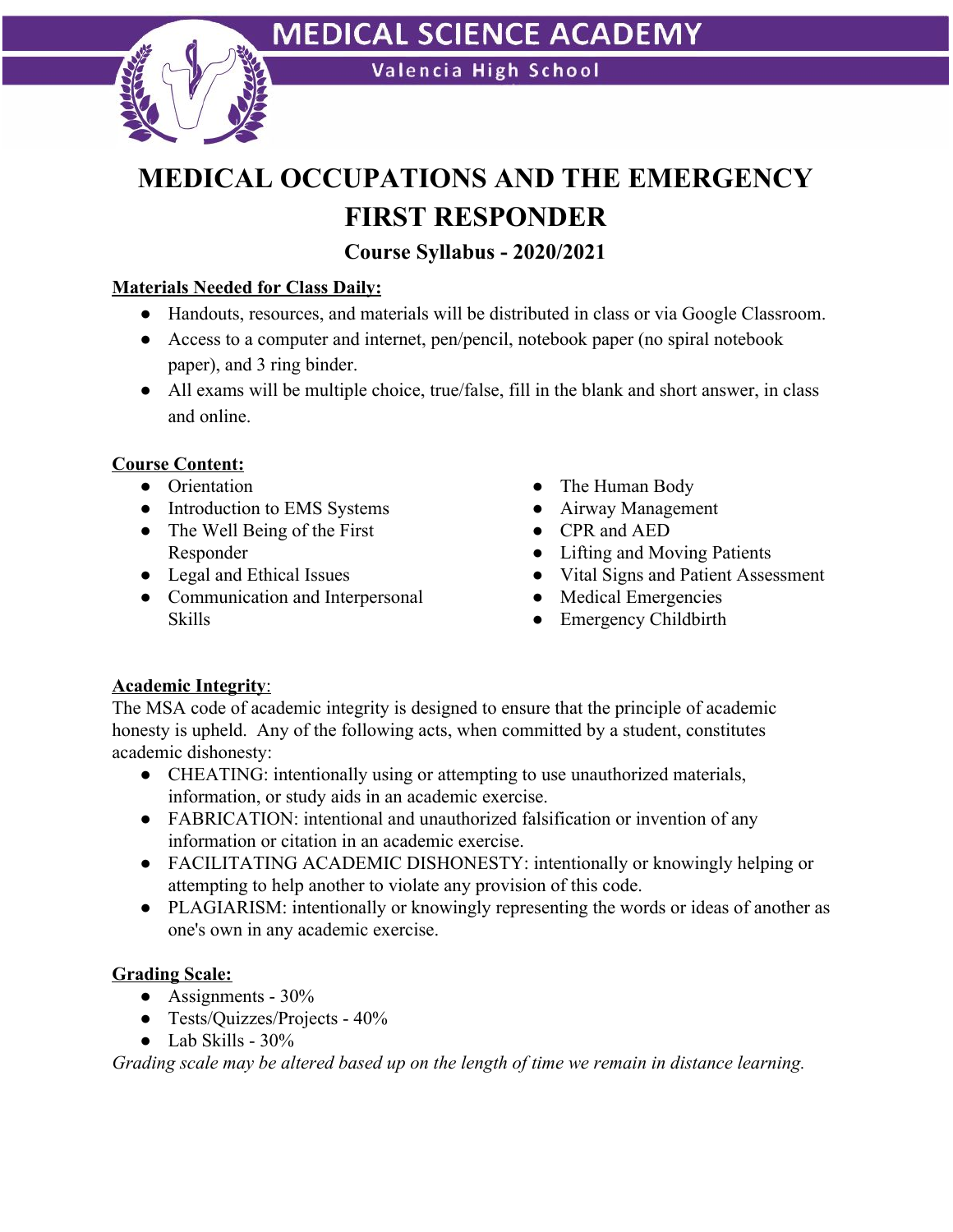

### **MEDICAL OCCUPATIONS AND THE EMERGENCY FIRST RESPONDER**

**Course Syllabus - 2020/2021**

**Description of Assignment, Exams, and Grading Policy:** The final grade will be based upon completion of assignments, tests, quizzes, projects, and completion of work based learning hours.

A =90-100%; B =80-89%; C =70-79%; D =60-69%; F =59% or lower.

### *Any grade below 60% will receive a failing grade.*

The grade will be based on the total points of all assignments, papers, employability/leadership skills quizzes, and tests.

**Late Work/Make-up Work:** students are allowed to turn in late assignments for a 10% reduction. It is your responsibility to get your makeup work from the teacher. The teacher should be notified IN ADVANCE of any school activity absence.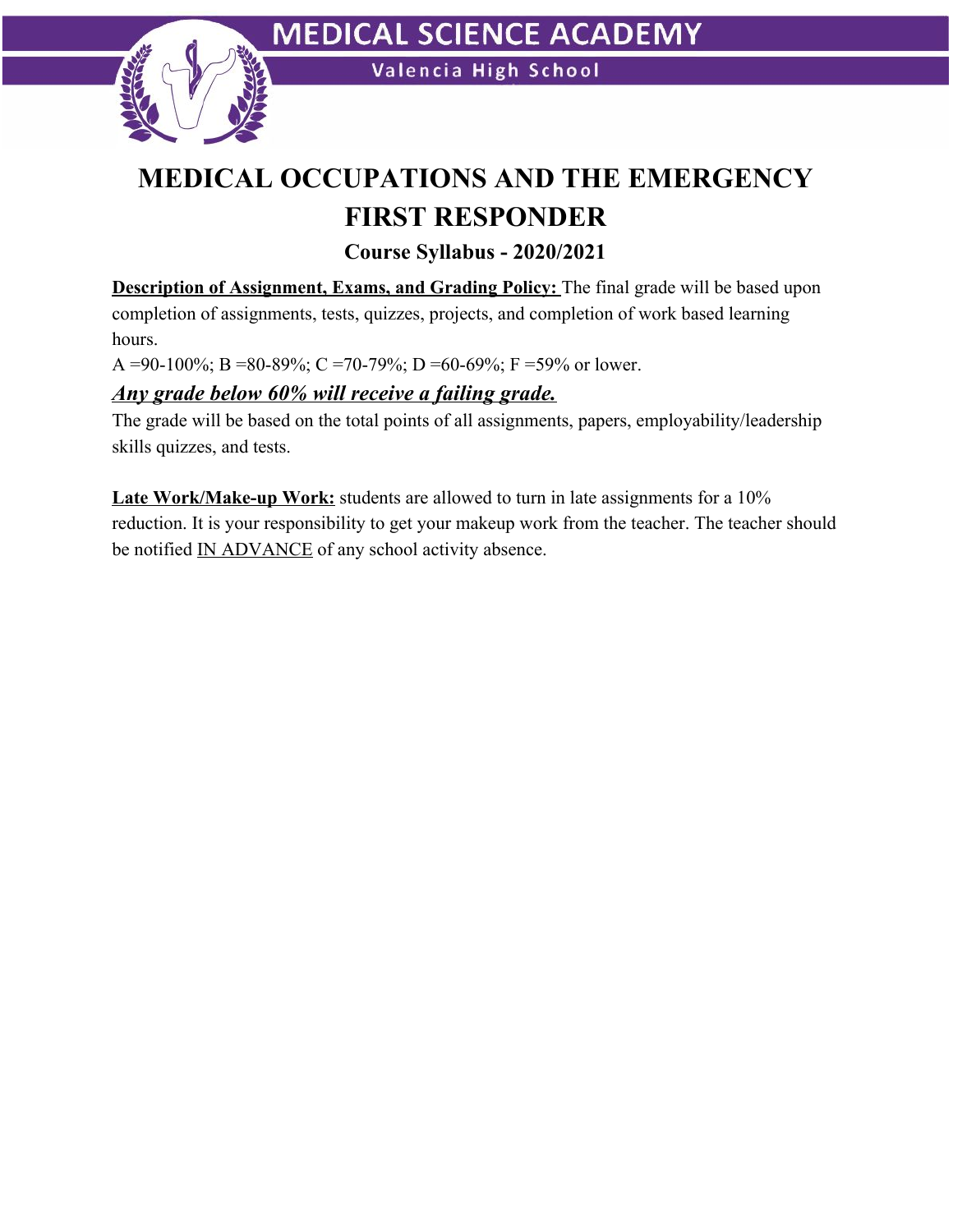

Valencia High School

### **MEDICAL OCCUPATIONS AND THE EMERGENCY FIRST RESPONDER**

**Course Syllabus - 2020/2021**

### **Distance Learning Etiquette**

- Google Classroom and the JBL Navigate platform will be used as our online classroom. You are expected to check both at least once each school day for newly posted information/assignments.
- Zoom will be the primary method of delivery for online instruction.
- You must have your full first and last name listed.
- Show up to class on time.
- Be dressed appropriately according to school dress code policy.
- Your webcam should remain on with your face visible during the entirety of the class period unless otherwise stated by the instructor.
- Remain muted unless called upon to speak.
- Please have paper and pen/pencil available during class.
- Do not be working on other things while in class.
- The use of Reactions and Responses should only be used when requested to do so.
- The chat room should only be used for topics related to class.
- Be aware of your surroundings. Remember everyone can see what is behind you.
- If you choose to use a virtual background, it must be appropriate and not distracting to others.
- Please stay in one spot during class, moving around can be distracting to others.
- To the best of your ability, please be in an environment that is free from distractions.
- Do not be laying down during class.
- Do not record any video instruction without teacher permission. (Education Code 51512)

### **Failure to follow the above guidelines can result in disciplinary action. Including the removal from the Zoom session and being marked absent for class.**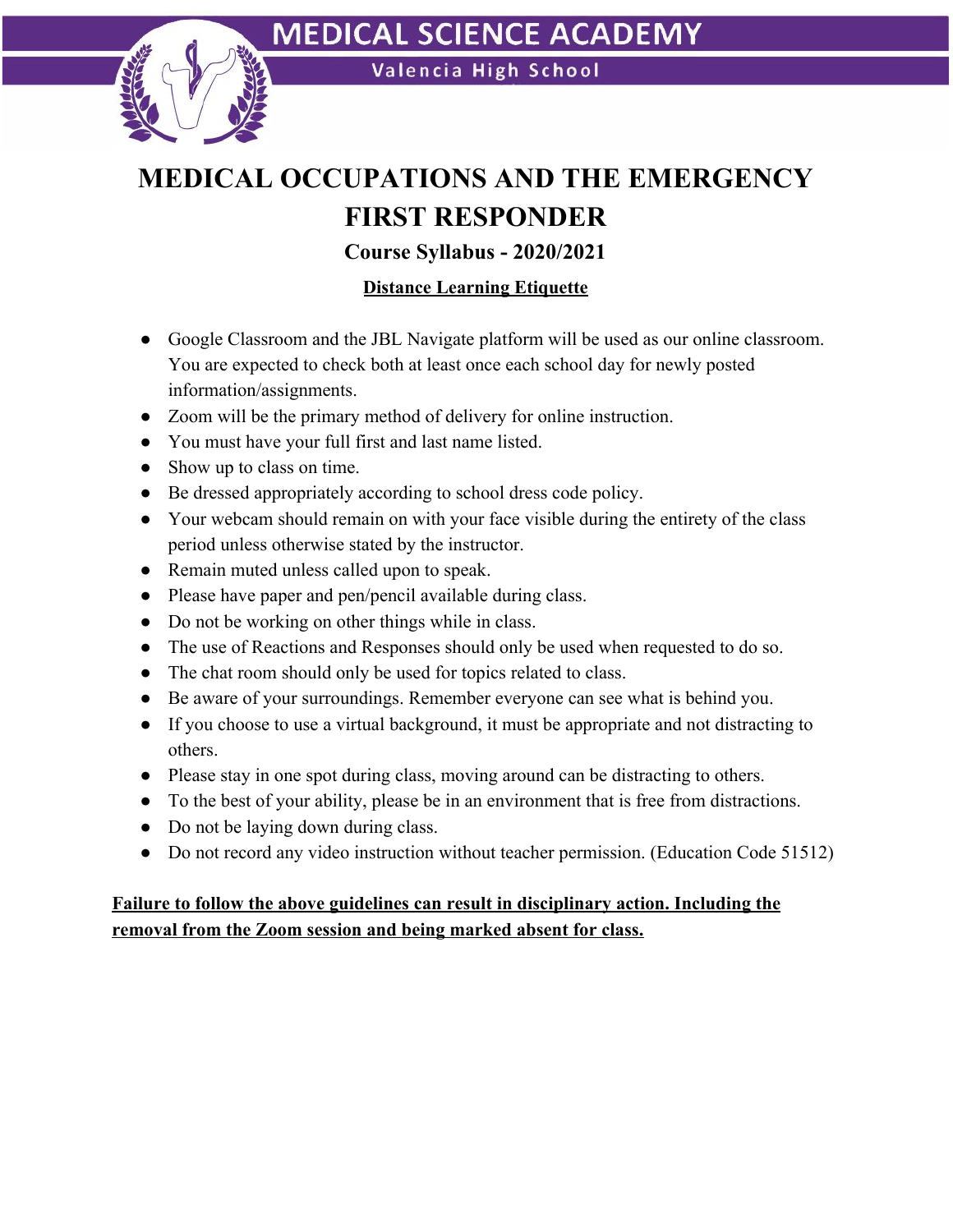

### **MEDICAL SCIENCE ACADEMY**

Valencia High School

### **MEDICAL OCCUPATIONS AND THE EMERGENCY FIRST RESPONDER**

**Course Syllabus - 2020/2021**

### **Discipline Plan and Class Rules:**

- Be in your seat and ready to work when the bell rings.
- Bring needed materials.
- Respect and be polite to all people.
- Respect all property.
- No eating or drinking in class. (NO GUM CHEWING)
- All school rules and policies are enforced.
- No cell phones
- No musical devices

**Consequences** – If the rules are broken, the following steps will be taken:

- $\bullet$  1st offense verbal warning
- $\bullet$  2nd offense detention
- 3rd offense detention and call to parent
- 4th offense parent and assistant principal
- 5th offense referral to the Opportunity Room

#### **Attendance:**

Your attendance is important and is directly related to your success in this class. You need to be in class every day unless you have an excused absence.

Feel free to call me at any time if you have any questions or concerns. I can be reached at (661) 294-1188 ext. 704 and via e-mail at  $j$ gedalia@hartdistrict.org.

I will hold office hours every day during the 8th period block by appointment. Please reach out to me to schedule a time if you would like to meet to discuss anything.

I am looking forward to an exciting and successful year!

Mr. Gedalia, ATC, NREMT Valencia High School Medical Science Academy